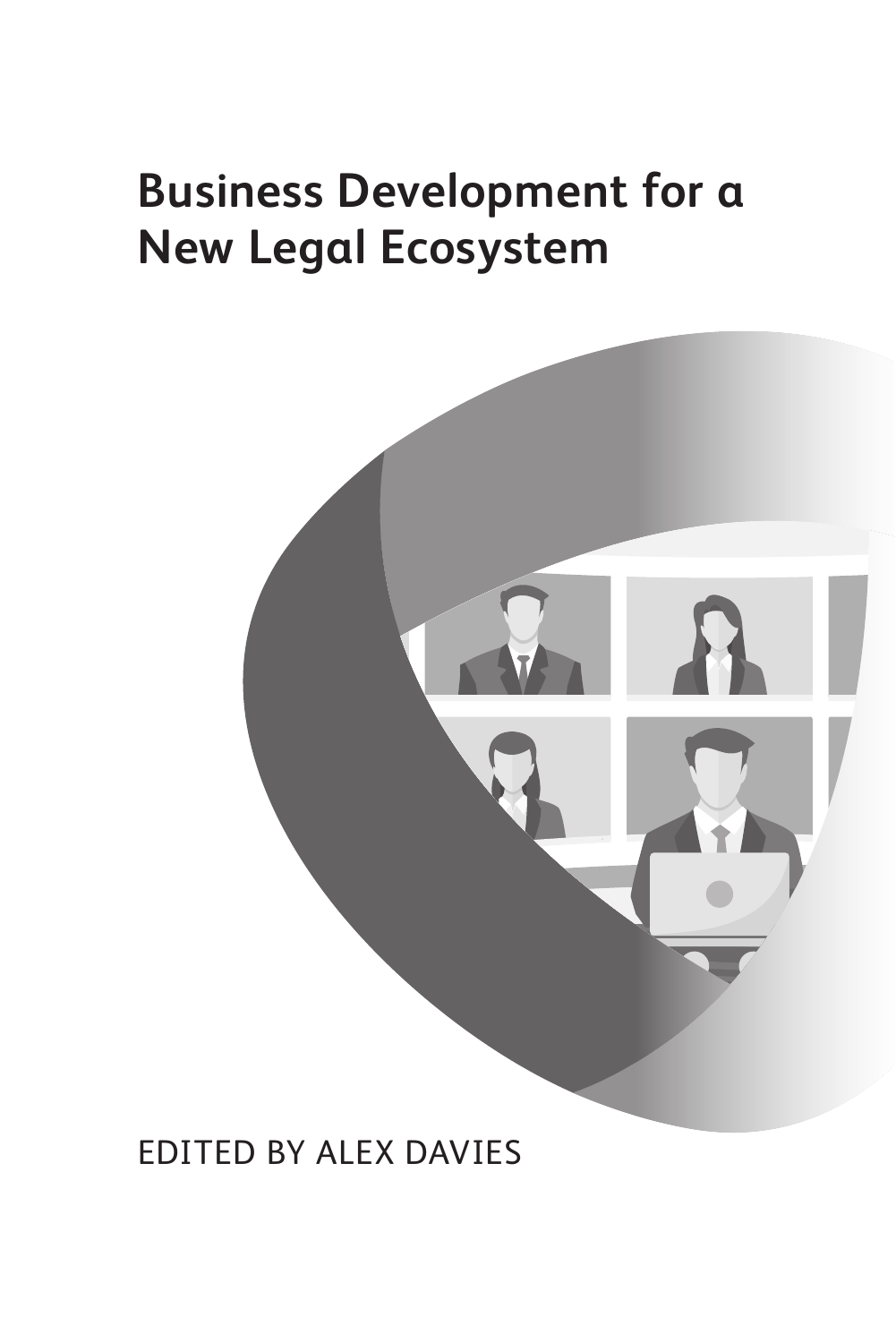#### **Commissioning editor**

Alex Davies

Published by ARK Group:

UK, Europe and Asia office 5th Floor, 10 Whitechapel High Street London, E1 8OS United Kingdom Tel: +44(0) 207 566 5792 publishing@ark-group.com

North America office 4408 N. Rockwood Drive, Suite 150 Peoria IL 61614 United States Tel: +1 (309) 495 2853 publishingna@ark-group.com

www.ark-group.com

Layout by Susie Bell, www.f-12.co.uk

Printed by Canon (UK) Ltd, Cockshot Hill, Reigate, RH2 8BF, United Kingdom

ISBN: 978-1-78358-398-0

A catalogue record for this book is available from the British Library

© 2020 ARK Group

All rights reserved. No part of this publication may be reproduced or transmitted in any form or by any means, except in accordance with the provisions of the Copyright, Designs and Patents Act 1988 or under terms of a licence issued by the Copyright Licencing Agency in respect of photocopying and/or reprographic reproduction. Application for permission for other use of copyright material, including permission to reproduce extracts in other published works, should be made in writing to the publishers. Full acknowledgement of author, publisher, and source must be given.

#### DISCLAIMER

This publication is intended as a general guide only. The information and opinions it contains are not intended to provide legal advice. The publishers bear no responsibility for any errors or omissions contained herein.

ARK Group is a division of Wilmington plc. The company is registered in England & Wales with company number 2931372 GB. Registered office: 5th Floor, 10 Whitechapel High Street, London, E1 8QS.

VAT Number: GB 899 3725 51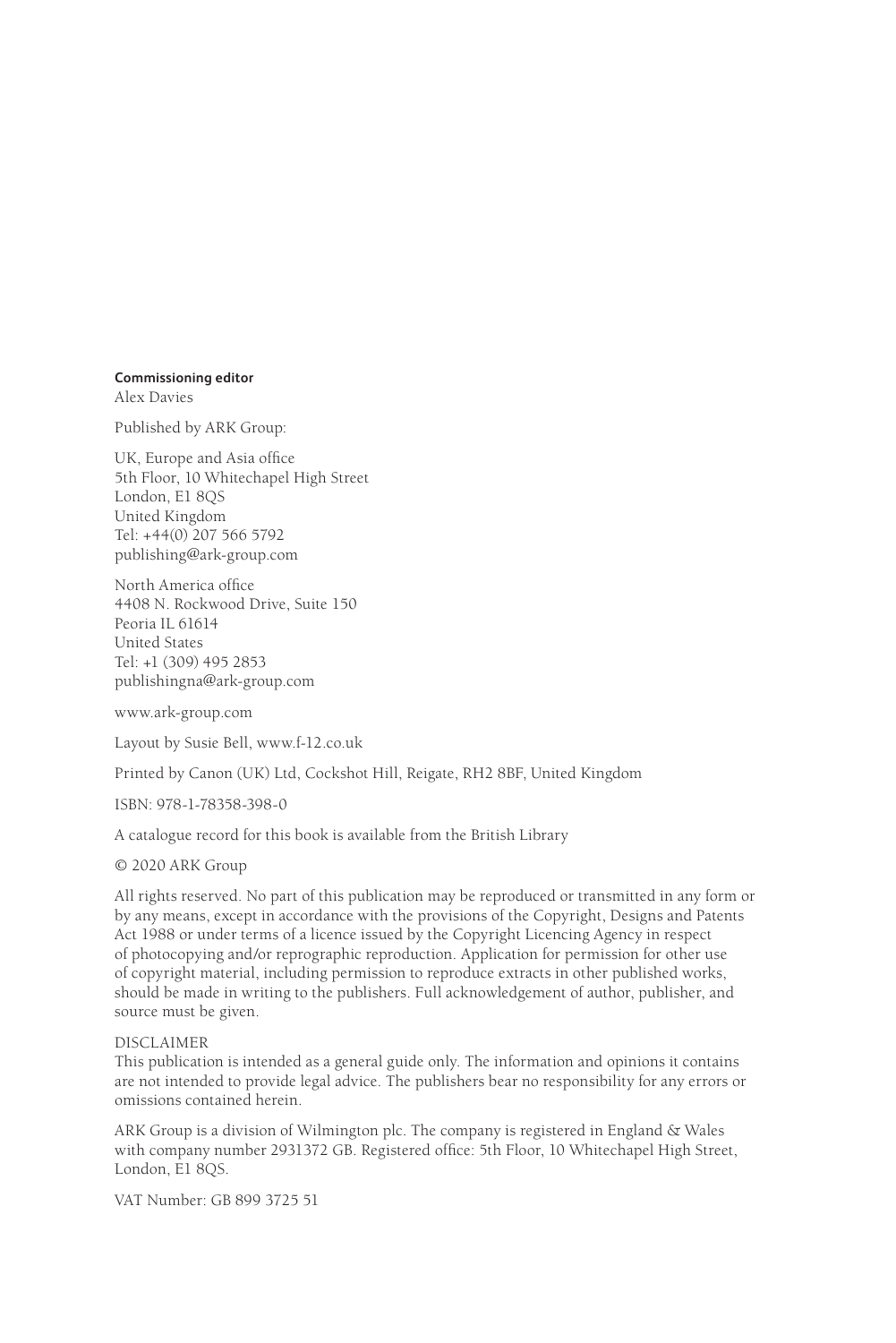# **Contents**

Executive summary

About the authors

### **Part I: Business development in a time of global crisis**

Chapter 1: Lessons from the 2020 global economic crisis By Julie Savarino, chief client experience and value officer at Business *Development Inc.*

Chapter 2: Distance development – how to develop an in-person feel to your business development efforts in a time of extended physical distancing

*By Michelle Murray and Yolanda Cartusciello, PP&C Consulting*

Chapter 3: Timeless principles, updated delivery *By Sally Dyson, founder, Firm Sense*

Chapter 4: The ideal client – why it matters more than ever to measure *By Mary Juetten, founder and CEO, Traklight*

Chapter 5: The voice of the client *By Nat Slavin, Wicker Park Group*

Chapter 6: Visible networking in an invisible workplace *By Debbie Epstein Henry, founder, DEH Consulting, Speaking, Writing*

Chapter 7: Using virtual tools in a virtual world *By David Freeman, CEO, David Freeman Consulting Group*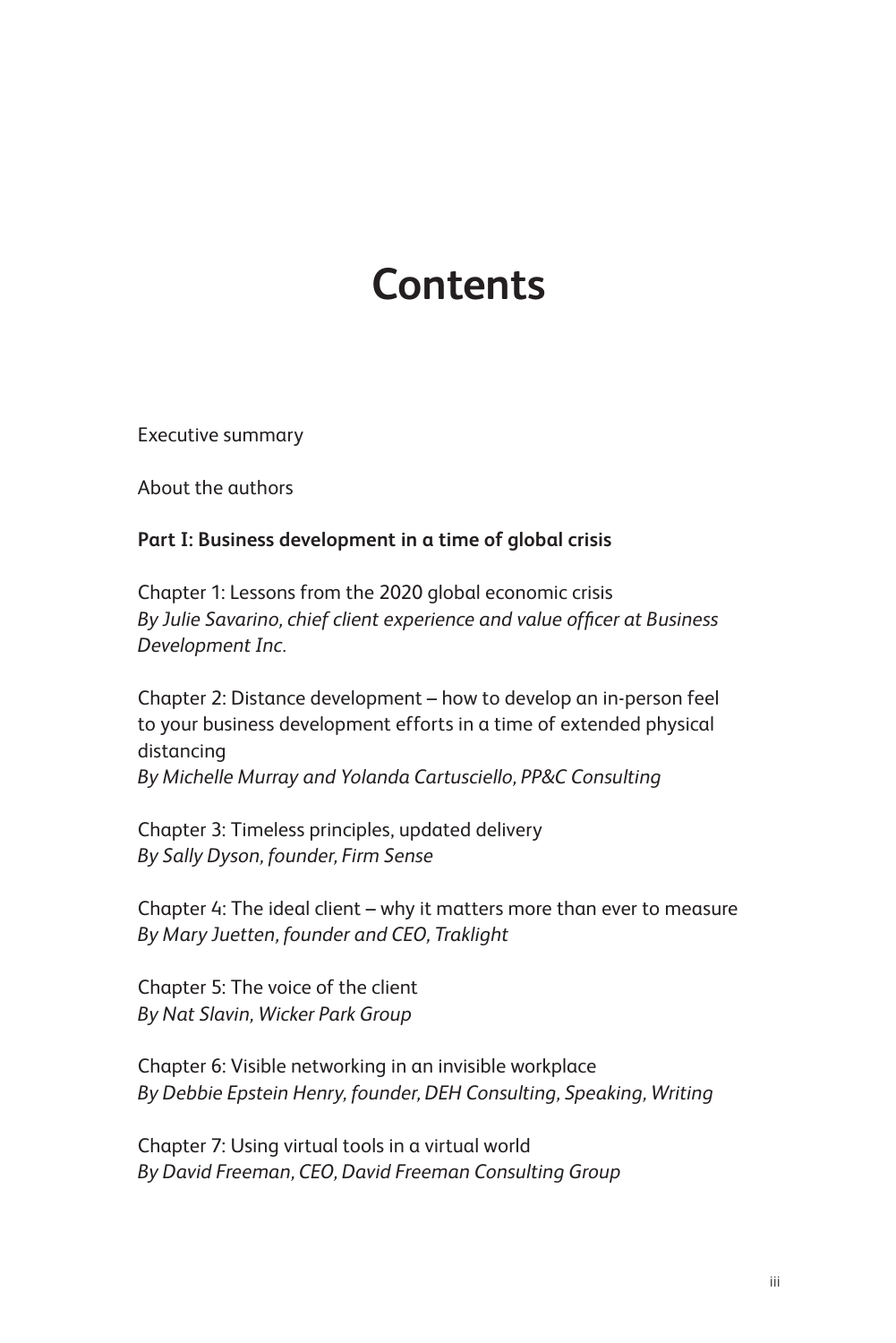Chapter 8: Virtual networking for lawyers – an indirect advantage for female professionals? *By Pam Loch, Loch Associates*

### **Part II: Business development in the new normal**

Chapter 9: The need for solid decision-making *By Nika Kabiri, Kabiri Consulting*

Chapter 10: Overcoming Inertia: Creating a Successful Business Development Culture During a Crisis *By Merry Neitlich, EM Consulting*

Chapter 11: Mapping the client journey in the new normal *By Yolanda Cartusciello, PP&C Consulting, and Bob Robertson*

Chapter 12: Antitrust *By Natasha Innocenti, partner, Macrae Inc.*

Chapter 13: Reinventing and revitalizing careers *By Ian White, Sherwood PSF Consulting*

Chapter 14: Law firm constitutions in the post-pandemic era *By Rachel Khiara, Khiara Law*

Chapter 15: Selling innovation is not easy, but necessary *By Lucy Bassli*

Chapter 16: Business development at a safe social distance By Keri Norris, chief legal officer, LegalShield, and Wayne Hassay, managing *partner, Maguire Schneider Hassay LLP*

Chapter 17: Expanding the legal ecosystem – the cross-functional team *By Catherine Alman Macdonagh*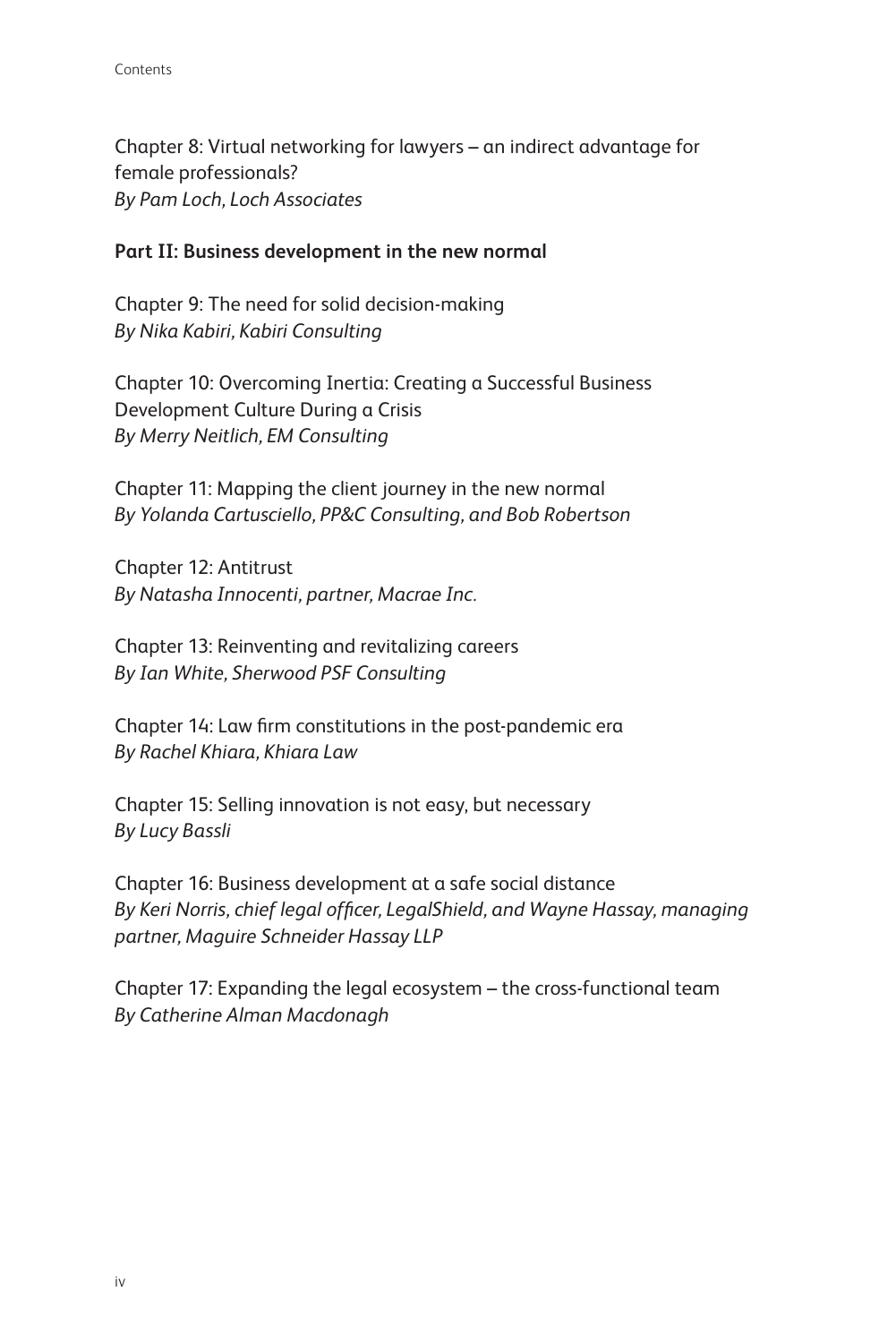### **Executive summary**

Pandemics bring the world to a standstill. All economies are based on confidence, yet during and after a pandemic, uncertainty and fear abounds. The entire professional services sector the world over – which includes law firms, accounting firms, brokerages, consulting firms, etc. – are cash-based, people-centric, and relationship-driven businesses. The rapid changes to relationships – both professional and personal – caused by a pandemic are structural and deep.

The definition of "business as usual" is altered, and all professional services providers need to adapt and change quickly to respond to the new ways that employees, clients, and everyone else will behave, communicate, buy, and use their services in the future. The speed at which information travels will not slow down.

This book is split into two parts  $-$  the first deals with the immediate effects of the COVID-19 pandemic in 2020 and the ways in which is immediately transformed – and is continuing to innovate – the delivery of legal services. The second looks to the future, examining how business development will change in the new legal ecosystem that will follow.

Our opening chapter, by Julie Savarino, chief client experience and value officer at Business Development Inc, contains a plethora of immediately usable and actionable information gathered throughout the early days of the COVID-19 pandemic, with lessons to be learnt from the 2020 global economic crisis.

Chapter two then explores the concept of distance development – how to develop an in-person feel to your business development efforts in a time of extended physical distancing. Even when restrictions are lifted, it will be some time before firms allow and clients will want to engage in in-person meetings, conferences and social activities. How do you overcome these barriers to maintaining relationships and, more importantly, developing new business? This chapter, by Michelle Murray and Yolanda Cartusciello, explores the combination of social media, video technology, and content developed for various points in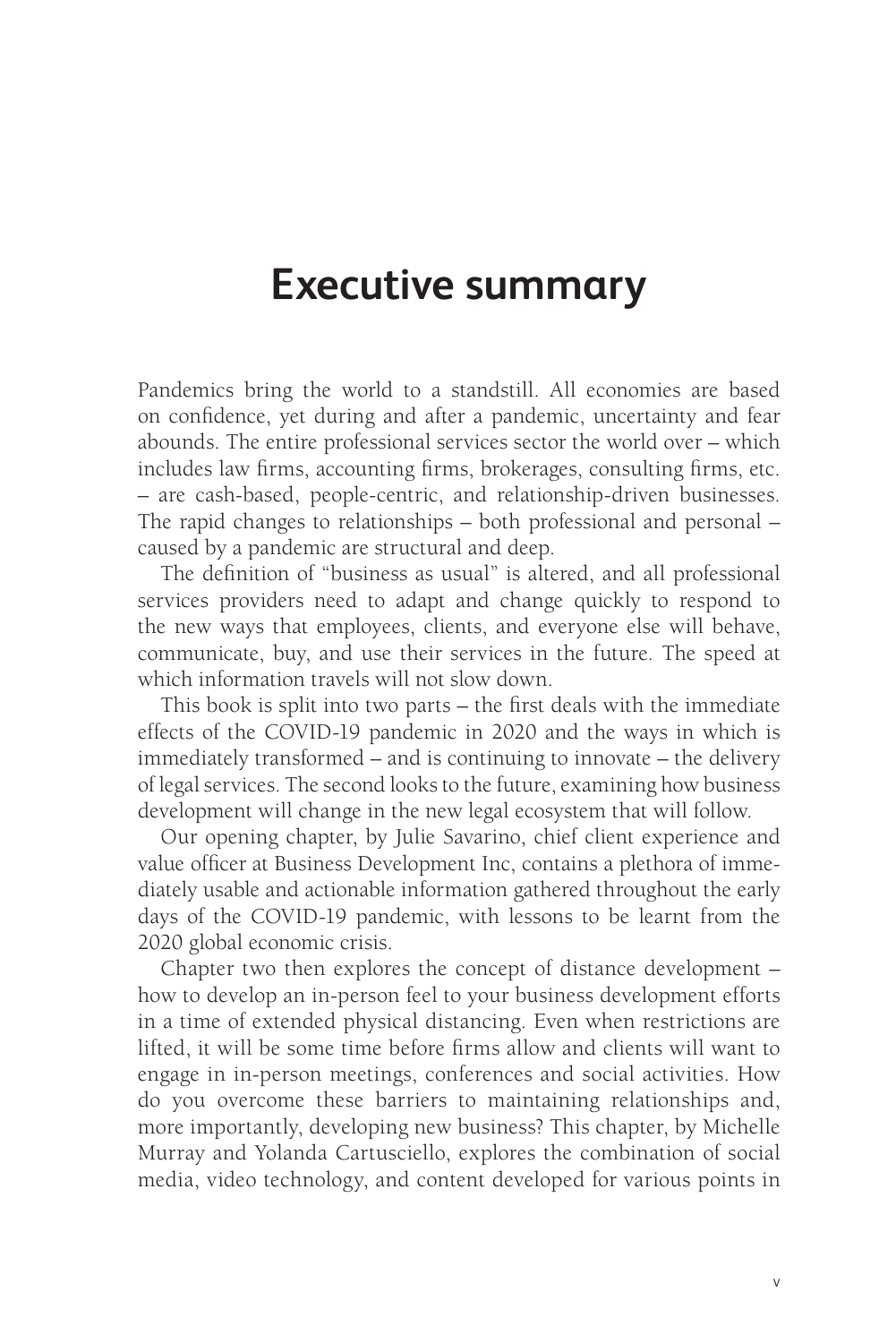the potential client's journey, to help firms create a stronger distance business development strategy.

Chapter three looks at the business development cornerstones that we've honed over many years pre-COVID-19, and how these will remain valid in our new legal ecosystem – if we change the delivery mechanisms. Sally Dyson identifies the services that clients want and need now – noting the importance of client listening to keep up to date, as well as the continuing role of relationships to drive loyalty and repeat business and how to continue to nurture those relationships – from personal approaches such as picking up the phone to the value of a properly populated and used CRM system. Providing value for money at a time of great financial pressure is essential, so Sally gives examples of creative ways of structuring and pricing services, and demonstrates how we can deliver differently at a time when we have to be physically distant, including the need to re-examine the customer experience to identify the pain points and opportunities to please.

As many have written over the past few months, our business world will likely never be the same. Specifically for legal, the COVID-19 pandemic has spurred change at an unprecedented rate. However, tracking and measuring business development efforts, cash flow, or intangible costs – all to identify the ideal client – is now more important than ever. In chapter four, Mary Juetten, founder and CEO at Traklight, discusses how human nature is flight or fight in response to crisis. Today, we have firms of all sizes fighting for business, from individual attorneys to large firms. Even for those types of law that expand in an economic downturn, like bankruptcy, not all clients are of equal value, nor ideal from a business point of view. The old adage, "what gets measured, gets managed" applies across all businesses, and legal is no exception. The message is crystal clear – without a systematic approach to measuring prospective clients' value, lawyers may not take on ideal clients for their firm. Developing a quantitative approach for ideal client identification sounds daunting, but by adopting a few basic principles, individual attorneys or law firms of any size can put together a system or set of filters to evaluate business development efforts, including pricing.

The voice of the client is an essential component of all successful business development initiatives. In chapter five, Nat Slavin of Wicker Park Group analyses brand new research undertaken in conjunction with ALM Intelligence, on the needs of in-house counsel during COVID-19, revealing what is new, what is different and what remains true in clientfacing business development programs. The chapter explores the habits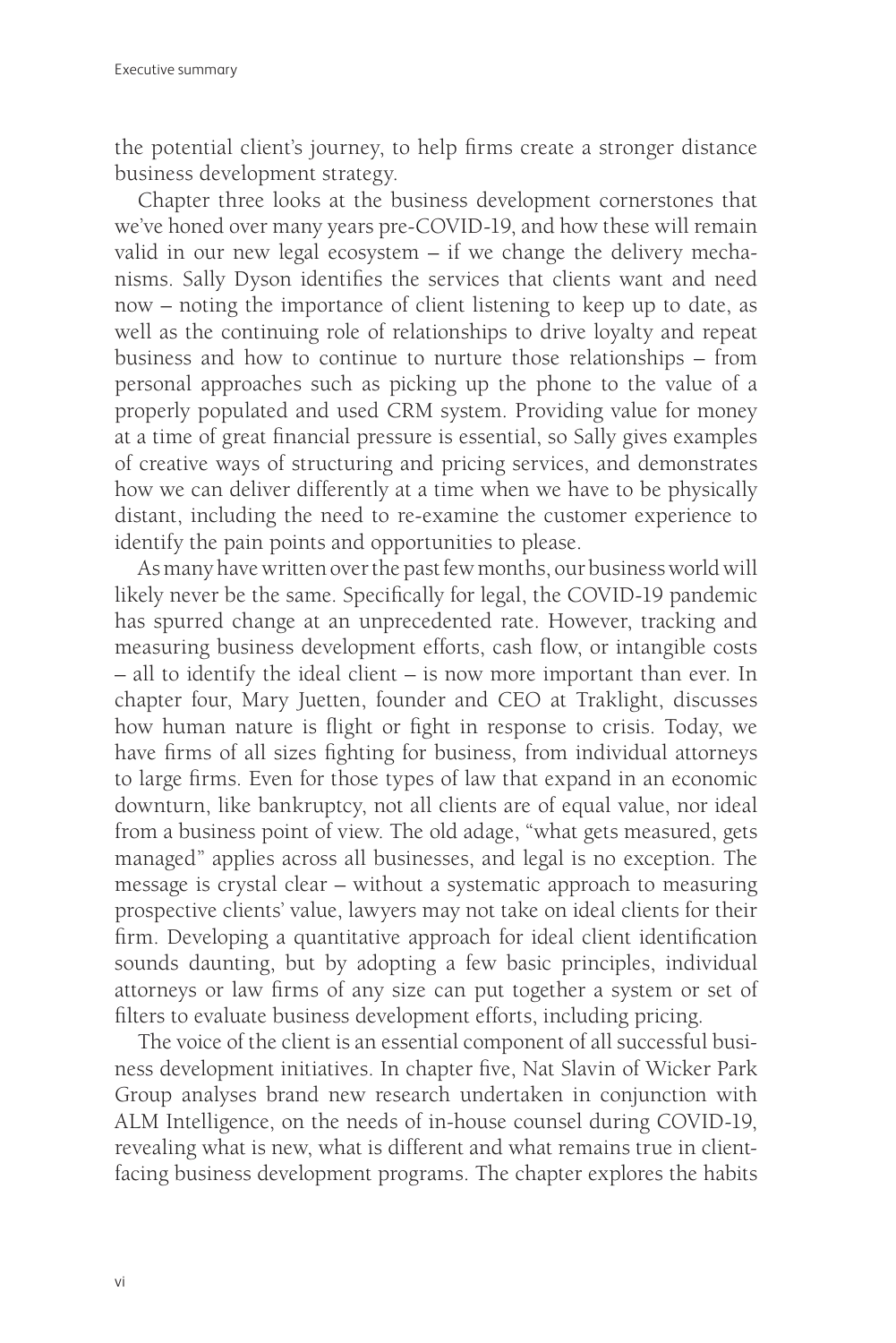of the most successful rainmakers, why the habits they have developed over time remain effective today, and how they are tweaking their pitches, service offerings, and value propositions in the new normal.

When you're working virtually or your future workplace routine is not known or subject to change, it's hard to assess how you're supposed to network and naturally connect with professional contacts. It's also hard to know how to be visible to colleagues and clients with whom you are working or hope to be working. Chapter six, by Debbie Epstein Henry, explores what outreach is appropriate to pursue in an uncertain climate and what is the best approach. Debbie outlines thoughtful and effective communication and how to make sure you are striking the right balance, revealing ways to use your online presence, writing, and speaking to maximize your visibility, impact, and success in this uncharted territory.

This new environment has taken several tools for business development off the table for many lawyers. Live meetings, attending conferences, meals with clients  $-$  all have been put on hold, perhaps indefinitely, but the show must go on. New prospects must be developed, existing contacts must be nurtured, and new referral sources must be uncovered, which means lawyers and leaders must employ new approaches to attract work in this virtual world. In chapter seven, David Freeman, CEO of David Freeman Consulting Group, shares practical tools and tactics for building your network and strengthening relationships, all without having to be face-to-face. In fact, David argues, some of these approaches can create stronger connections than the methods lawyers have traditionally used in the past. Using virtual meeting technology, phone, email, text or media (traditional and social), David presents upward of 20 techniques for developing and deepening relationships with high potential clients and referral sources.

What does networking, virtual or physical, mean for lawyers? How does virtual networking change capabilities? In chapter eight, Pam Loch of Loch Associates looks at the implications of virtual networking for women, including boundaries, corporate and personal brands, self and authenticity, security, empowerment, and choice, concluding that when it works well virtually it ends in real life experience, personal and business growth.

#### **Part II – Business development in the new normal**

They say we live in uncertain times, but one thing is certain when it comes to your business – the need for solid decision-making. Surviving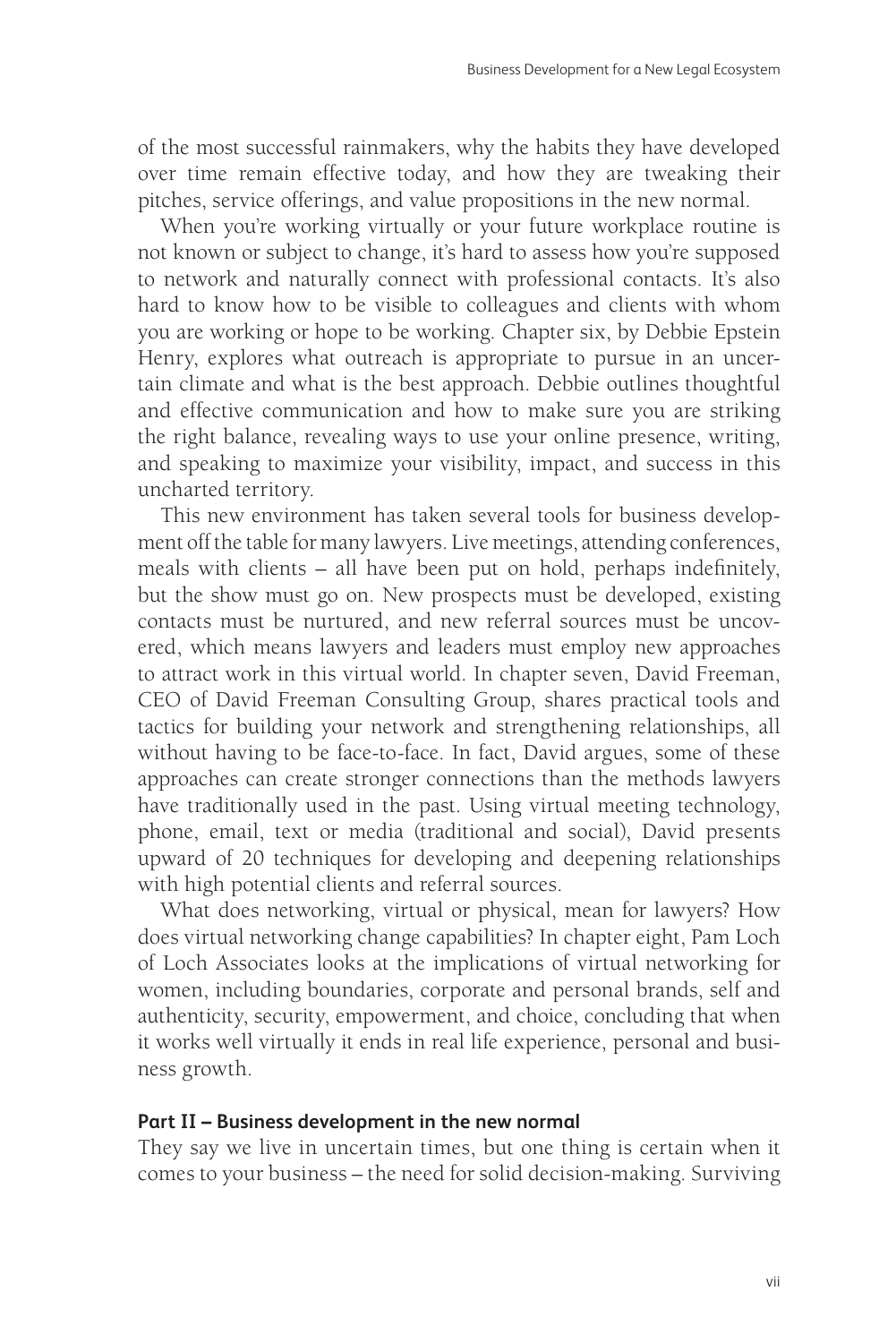(and even growing) as a legal practice in this new post-COVID-19 reality requires making the right decisions about practice management, client services, marketing, and human resources. But, as Nika Kabiri says in chapter nine, uncertainty brings stress and the need for control, which leads us to think and behave differently than we do when life is predictable. The coping mechanisms that the human brain relies on to deal with our current scary circumstances also push us to make bad choices, and it's all happening under the radar – which could mean trouble for your practice. This chapter draws on decision science principles to explain common pitfalls that lead to poor decision-making under stress and uncertainty. Using insights from behavioral economics, psychology, sociology, and medicine to explain the sources of those pitfalls, Nika discusses how mental shortcuts, biases, and social influences can sway our rational thinking, offering solid tips for making sure that the choices you face regarding your practice are made with confidence.

The COVID-19 pandemic forced an increasing amount of introspection on the part of law firm partners as they attempted to unwind what the next norm will be like. As the pandemic unfolded it became obvious to those of us watching the trends in the legal marketplace that clients are seeking greater collaboration, predictability and innovation from their outside law firms. These ideas shine a bright light on strategies which can yield new business – even with targeted non-clients. In chapter ten, Merry Neitlich of EM Consulting explores ways in which firms can innovate the delivery of their services.

Chapter 11 then looks at how to incorporate your clients' needs into your post-pandemic business development strategy. Incorporating recent feedback from in-house counsel and other clients, Yolanda Cartusciello and Bob Robertson discuss how to create strategy that takes advantage of your strengths in meeting your clients' short-, medium- and long-term needs during and post-pandemic.

Chapter 12, by Natasha Innocenti of Macrae Inc., looks at antitrust. Government investigations, white collar criminal defense and antitrust are expected to become busy post-COVID-19. These partners often market internally so that their partners know how to recognize a need with their client and pitch that practice area. This chapter looks at how to integrate into a new partnership, and build internal relationships to become successful. With literally trillions of dollars being poured into companies by governments worldwide, there is inevitably going to be an uptick in fraud investigations.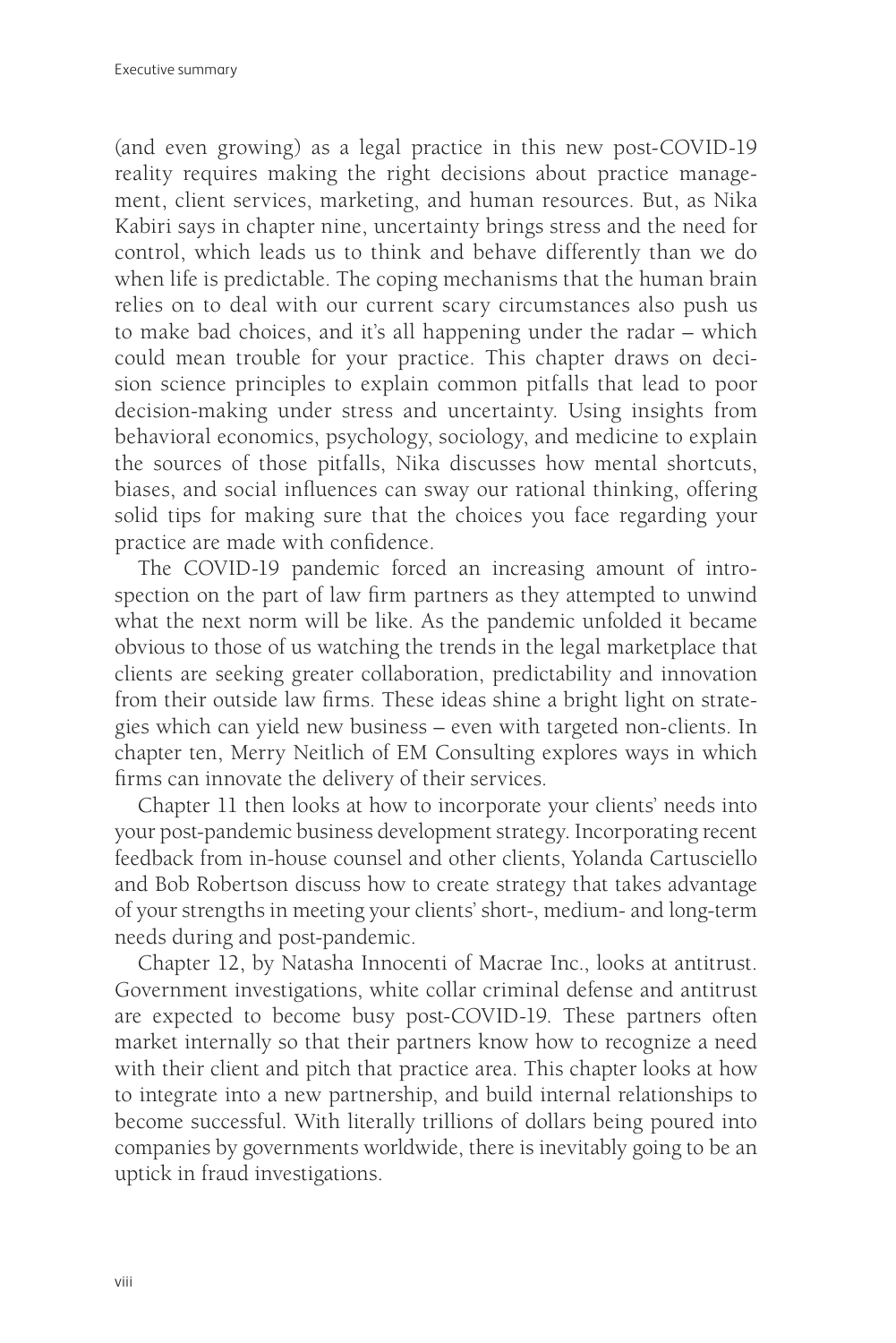The recent expansion in the number of lawyers, as well as the impact of COVID-19, means that many careers will need to be rethought and reinvented. How should you do this? Should you remain in law or do something else? As an in-house lawyer, there may be options to go and work in the business but it is a very different world and a career choice that needs careful thought. Or do you stay with law but widen your remit and your approach? How do you adapt to a changing world where there may be less for lawyers and a greater requirement for AI? How can you stand out from the many other lawyers in the same positions? All these questions and more are conveyed in chapter 13 by Ian White, a GC looking back over his career and what he might have done differently.

Chapter 14, by Rachel Khiara, looks at law firm constitutions in the post-pandemic era, including adjustments to partner profi t sharing arrangements, deferral or reduction of profit shares, capital calls and financing options, and new working arrangements. Responding to client needs and adjusting staff and partner levels in certain departments will be essential, as will making amendments to LLP deeds and management powers.

Developing business requires much more than proving an attorney's subject matter expertise and skills. Today, landing new business requires lawyers to demonstrate their creativity and ability to deliver new solutions and services. Chapter 15, by Lucy Bassli, reviews some of the approaches lawyers can take to offer new value to clients.

Long before the COVID-19 pandemic, consumer expectations about legal services were changing. Consumers have been seeking fixed pricing, mobility, ease of use, and instant response, and demand for these delivery methods grew significantly during the pandemic. That demand is likely here to stay. Lawyers must promptly and fully adapt. Legal service plans have long been focused on consumer expectations. In chapter 16, Keri Norris, chief legal officer for legal service plan, LegalShield outlines the consumer expectations it has carefully monitored for over 45 years, including during the pandemic, while servicing over 1.7 million families and businesses in North America. Wayne Hassay, managing partner of Maguire Schneider Hassay LLP, whose firm has a contract to provide legal services for LegalShield members, spotlights how the insights and strategies the legal plan provides are valuable tools for the development of business in the post-pandemic world.

Our final chapter takes a look at who is actually in the new legal ecosystem. Bearing in mind that this includes everyone that plays a role in the doing and delivery of legal work and business processes that serve clients, smart lawyers are adding business expertise to their client teams.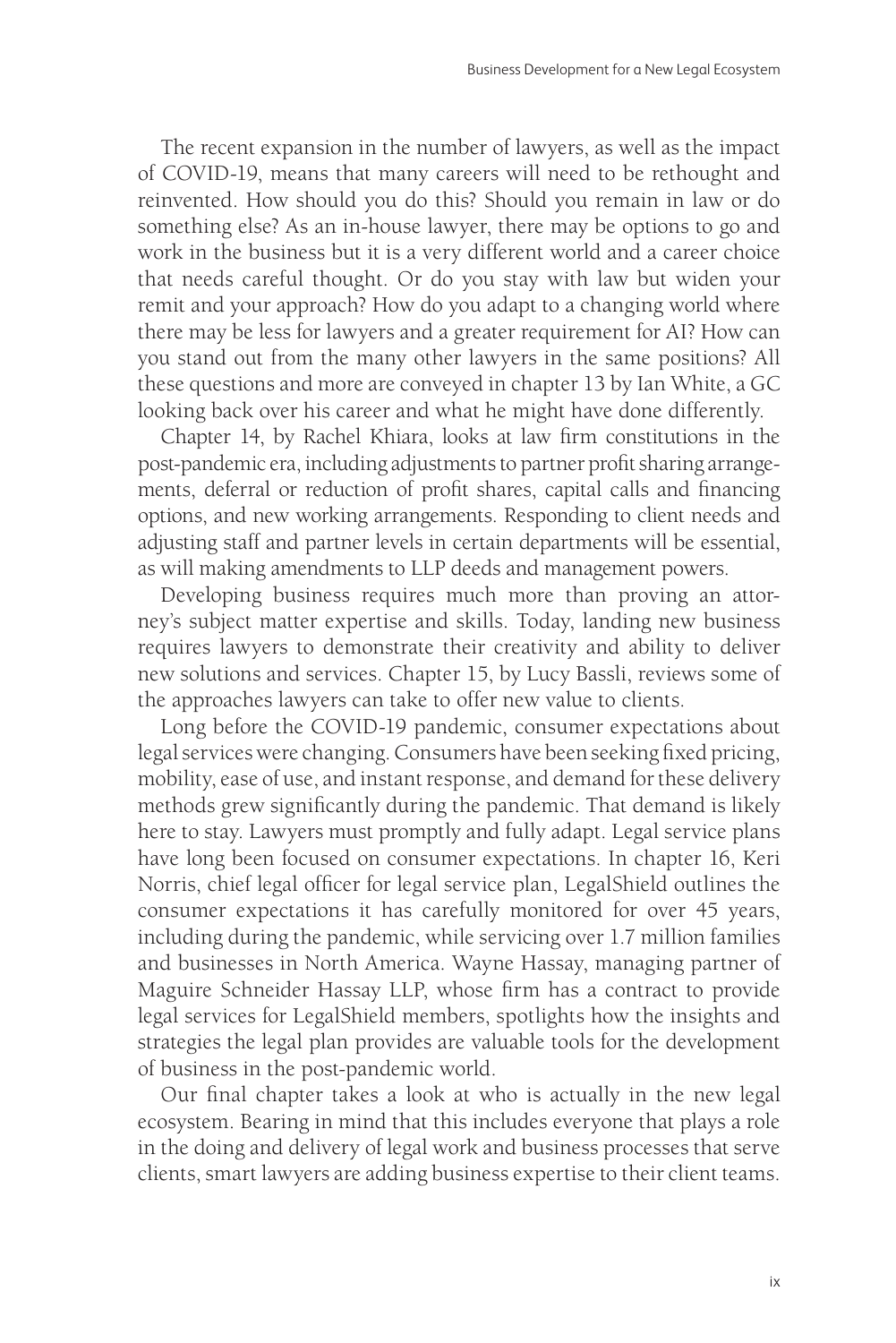In chapter 17, Catherine Alman MacDonagh discusses firms that have introduced client-facing professionals from their firms to their prospects, clients, and referral sources. From sales, process improvement, and pricing professionals to human resources, IT, and KM resources, there's no better time to bring a cross-functional team to the table. It's well established that clients want to work with lawyers and firm that will be their business partners. A diverse business development team positions the firm for greater understanding, deeper and broader relationships, and delivering even greater value than ever before – ideal for times of uncertainty, and looking to the future.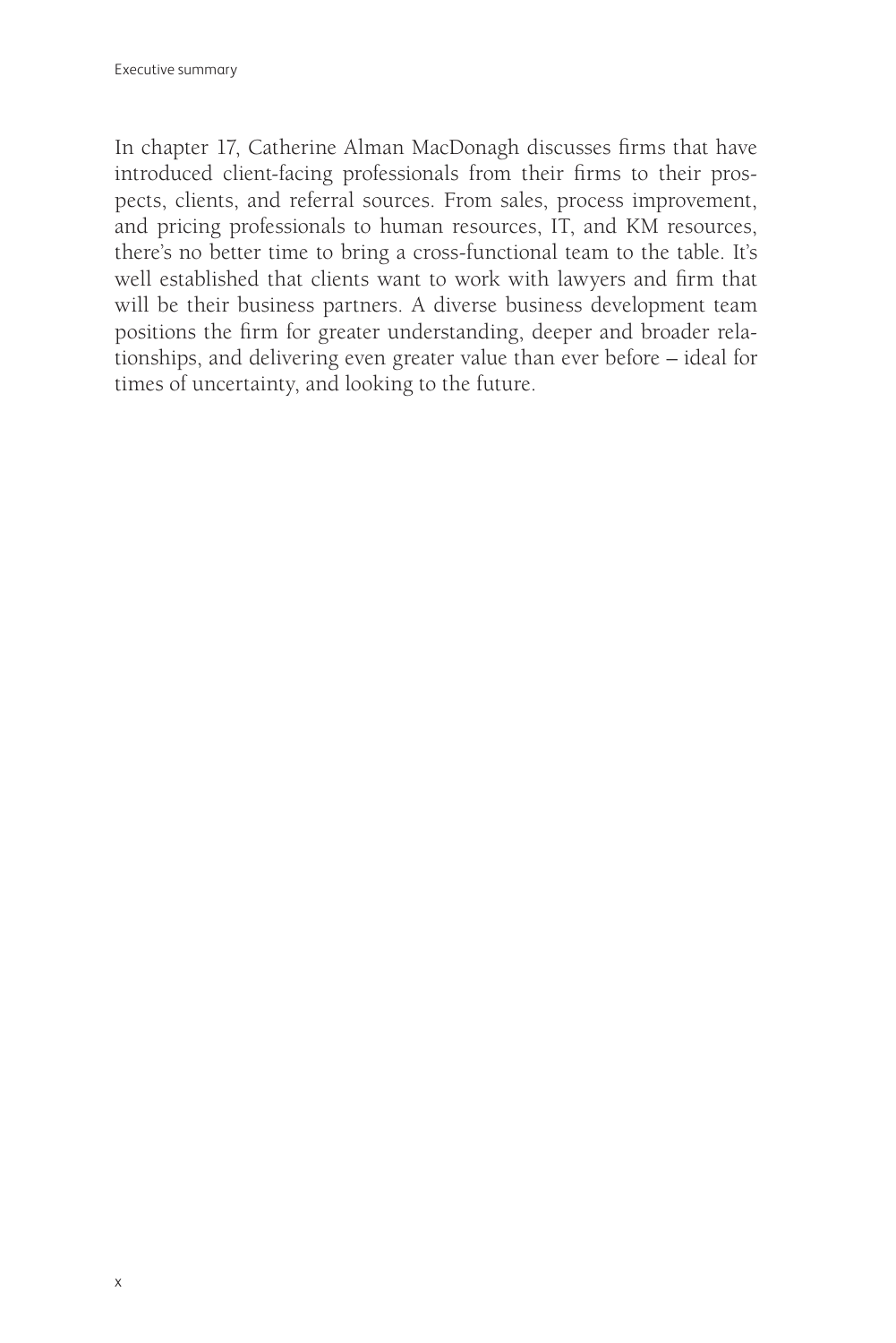## **About the authors**

**Catherine Alman MacDonagh** is a former corporate counsel and law firm executive. She now teaches and provides training and consulting services with a focus on process improvement, project management, operational and process excellence, innovation, organizational development and strategy. A Legal Lean Sigma® Black Belt and a certified Six Sigma Green Belt, Catherine is the CEO and a founder of the Legal Lean Sigma Institute, which offers consulting and the first and only process improvement and project management certifications, courses, and workshops designed specifically for the legal profession. Catherine created Legal Lean Sigma® and invented the Legal WorkOut®, a collaborative method of engaging in process improvement together that has won multiple awards, including the 2018 Process Excellence Award for Best Business Transformation Project and the ACC Value Champion Award.

**Lucy Bassli** is an attorney, author of *The Simple Guide to Legal Innovation*, and a former assistant general counsel of legal operations and contracting at Microsoft. While at Microsoft, she redefined how legal work is done and created one of the first managed service engagements with a law firm. Lucy was tapped to teach the Legal Operations course for Suffolk University Law School's Legal Innovation and Technology Certificate Program and has a deep partnership with Dentons, the world's largest law firm, to deliver legal operations consulting to corporate legal departments. Lucy is a highly sought-after legal industry expert who works with corporate legal departments and law firms on legal service delivery, automation, smart risk-taking and alternative resourcing models. She educates and consults with lawyers to take best practices in the legal industry to a new level. Lucy is also a strategy advisor for LawGeex, an AI legal start-up that automates contract review services. She is a frequent writer and speaker on legal services innovation, legal technology and legal process outsourcing. In 2015, she was named to the *National Law Journal* list of Outstanding Women Lawyers.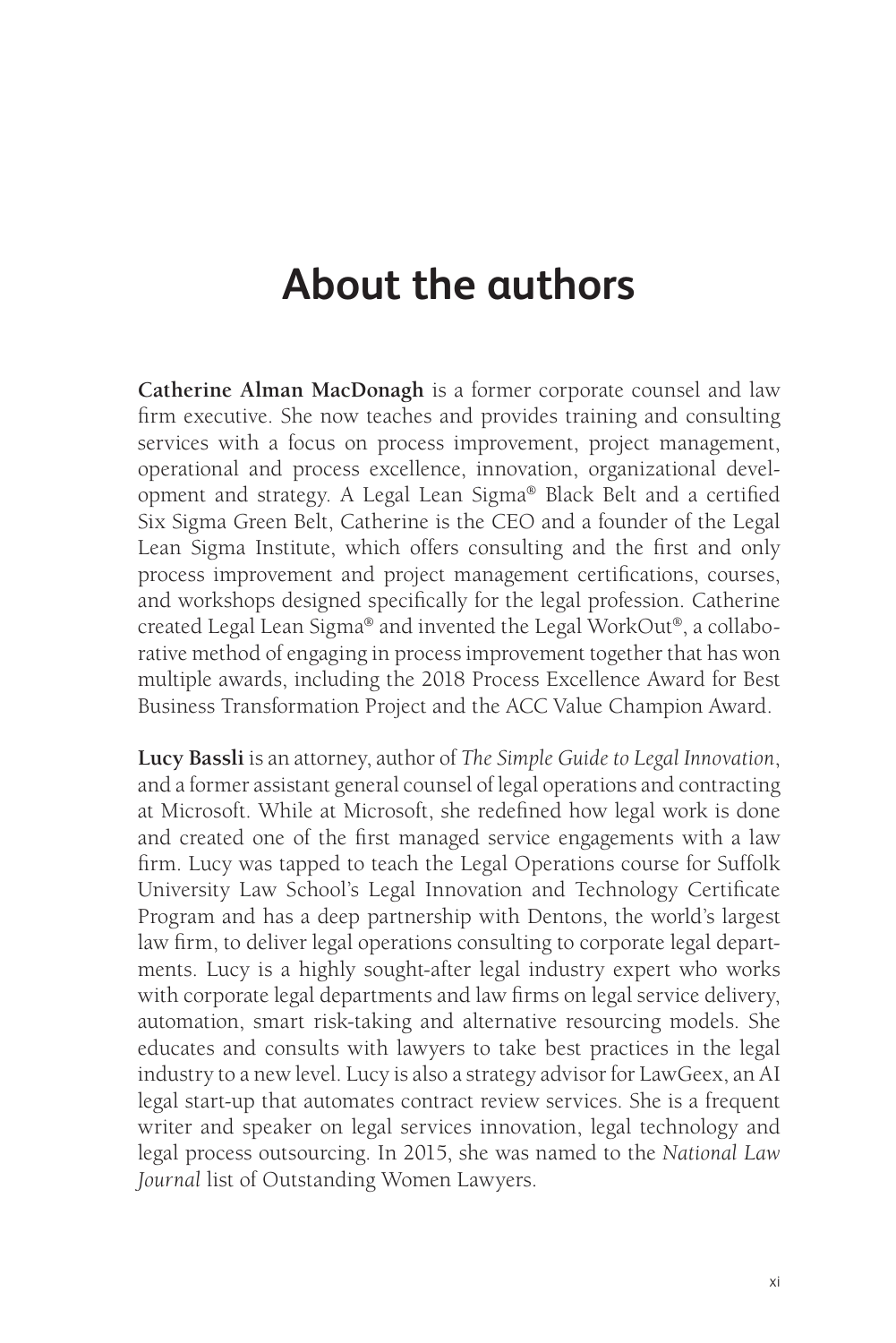For more than 20 years, **Yolanda Cartusciello** served in senior administrative leadership roles in major law firms, including Debevoise  $\&$ Plimpton and Cleary Gottlieb. At both firms, she led the marketing teams, designed their business development and media strategies and took charge of their implementation. She was the chief architect of profile enhancement strategies, perception studies, branding exercises, comprehensive client interview programs, and practice and lateral partner rollouts. She co-developed marketing technology solutions and created media relations and digital strategies. She has also developed business development and communications training and coaching programs for lawyers at all levels. For the last five years of her tenure at Debevoise, Yolanda was a permanent participant in the weekly Management Committee meetings and worked on a number of firm committees and projects, including an evaluation of all of the partner-facing support functions of the firm. Since joining PP&C Consulting in January 2016, Yolanda has undertaken a number of strategic planning projects, working with firm management to adopt firmwide, practice- and office-specific strategies. She has also performed marketing function analyses, including a review of people, processes, and technology. Yolanda has also helped to launch several smaller firms, leading the marketing and business development rollout and providing overall administrative direction. In addition, Yolanda has long experience handling organizational and personnel issues. She has advised on the development of the legal assistant, knowledge, and practice management, and legal marketing staff roles at various firms. She hired, trained, and supervised more than 150 administrative employees for work in high-achieving cultures. Yolanda has a BA from the University of Iowa and an MFA from Brooklyn College.

**Keri Coleman Norris** joined LegalShield, formerly Pre-Paid Legal Services, Inc., as its first general counsel in 2003. Today, as chief legal officer, she manages the company's corporate legal matters, government and regulatory affairs, and oversees delivery of the company's core product offering, legal services, and a network of over 40 independent law firms. Keri earned her BA in English in 1994 from Oklahoma City University, summa cum laude, and her JD in 1997, also summa cum laude, from Oklahoma City University School of Law. Keri joined LegalShield after working as a litigation attorney for Crowe & Dunlevy, PC in Oklahoma City, and Hunton & Williams, PC in Raleigh, North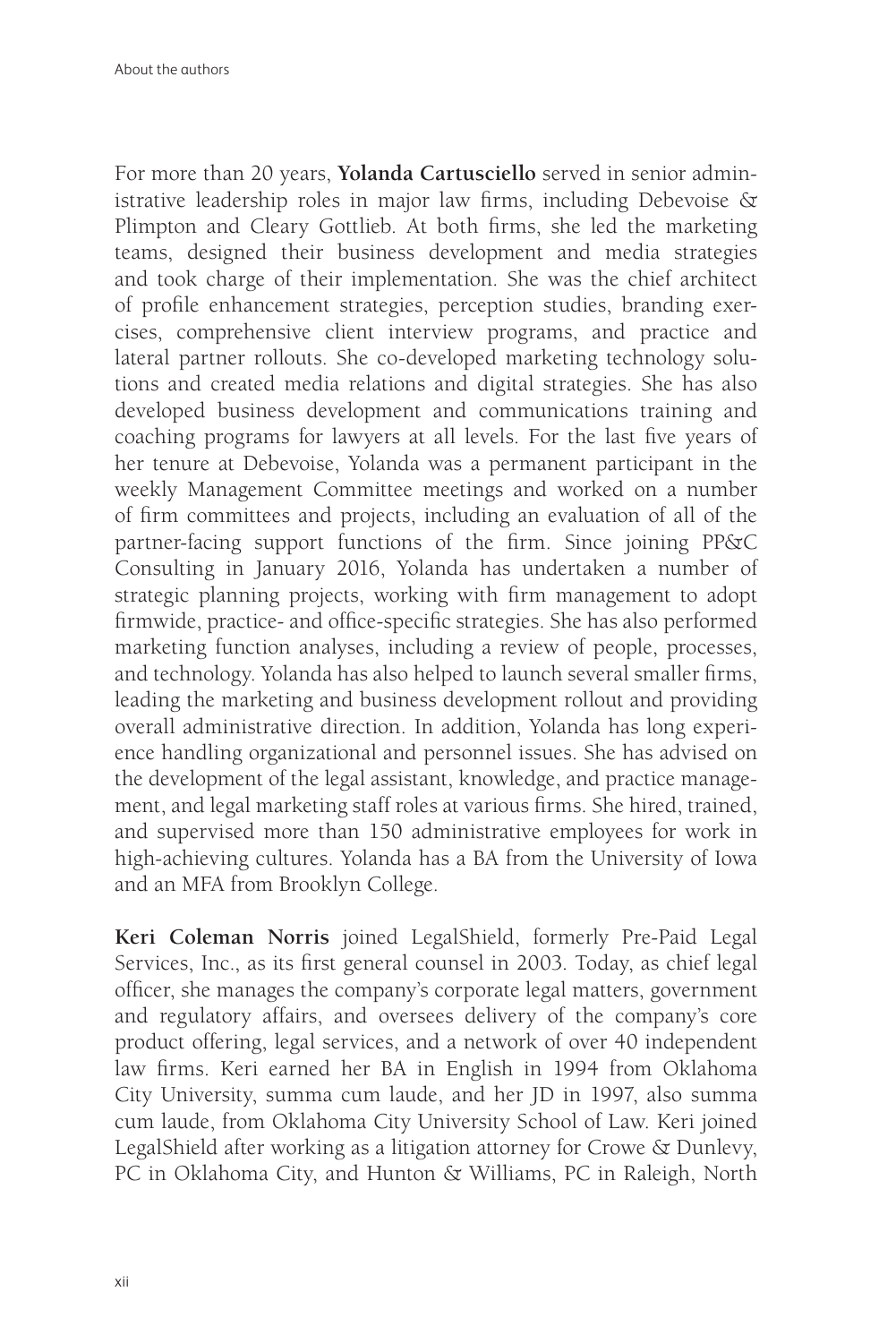Carolina. A member of the American Bar Association, and the Oklahoma and North Carolina Bar Associations, Keri served as chairman of the ABA's Standing Committee on Group and Prepaid Legal Services and serves on the Board of Directors for the Group Legal Services Association. A two-time nominee for Oklahoma's Woman of the Year "Fifty Making a Difference", Keri serves on a variety of local and state nonprofit boards, and was elected in 2015 to the Ada City Schools Board of Education.

**Sally Dyson** is the founder of Firm Sense, a legal sector specialist consultancy bridging the communication gap between law firms and their clients. Drawing on her experience as a solicitor and business coach, Sally enhances the effectiveness of lawyers and the success of their firms using a combination of strategic advice, business coaching, skills training and client listening. Sally is the author of several business books for lawyers including *Client Listening: Why it Pays and How to Do it* (ARK Group) and *The Real Deal: Law Firm Leadership that Works* (Sweet & Maxwell).

**Debbie Epstein Henry** is an expert, consultant, bestselling author, and public speaker on careers, workplaces, women, and law. She runs DEH Consulting, Speaking, Writing where she consults and speaks internationally, including The Hague, the French Senate, London, and Vienna. Debbie conceived of Best Law Firms for Women, a benchmarking survey and competition she ran for a decade with Working Mother. She has written two ABA bestselling books, *Law & Reorder* (author, 2010) and *Finding Bliss* (co-author, 2015) and has been featured by hundreds of news outlets including the *New York Times*, *NBC Nightly News*, and the *Wall Street Journal*. In 2011, Debbie co-founded Bliss Lawyers to employ lawyers in temporary roles for in-house and law firm clients. In 2020, her company was acquired by Axiom, the global leader in high-caliber, on-demand legal talent, and she now serves as their executive consultant. Debbie volunteers her time with a number of non-profits. She is vice president of The Forum of Executive Women, a nomination-only, membership organization of the top 450 women in business in Philadelphia. Debbie also sits on The Forum's Board and co-chairs its annual leadership symposium. Additionally, she chairs Brooklyn Law School Women's Leadership Circle, which runs a national women's law student and alumnae initiative. Debbie has received numerous awards including being named among the *Philadelphia Business Journal*'s "Women of Distinction". In 2017, Debbie received the Anne X. Alpern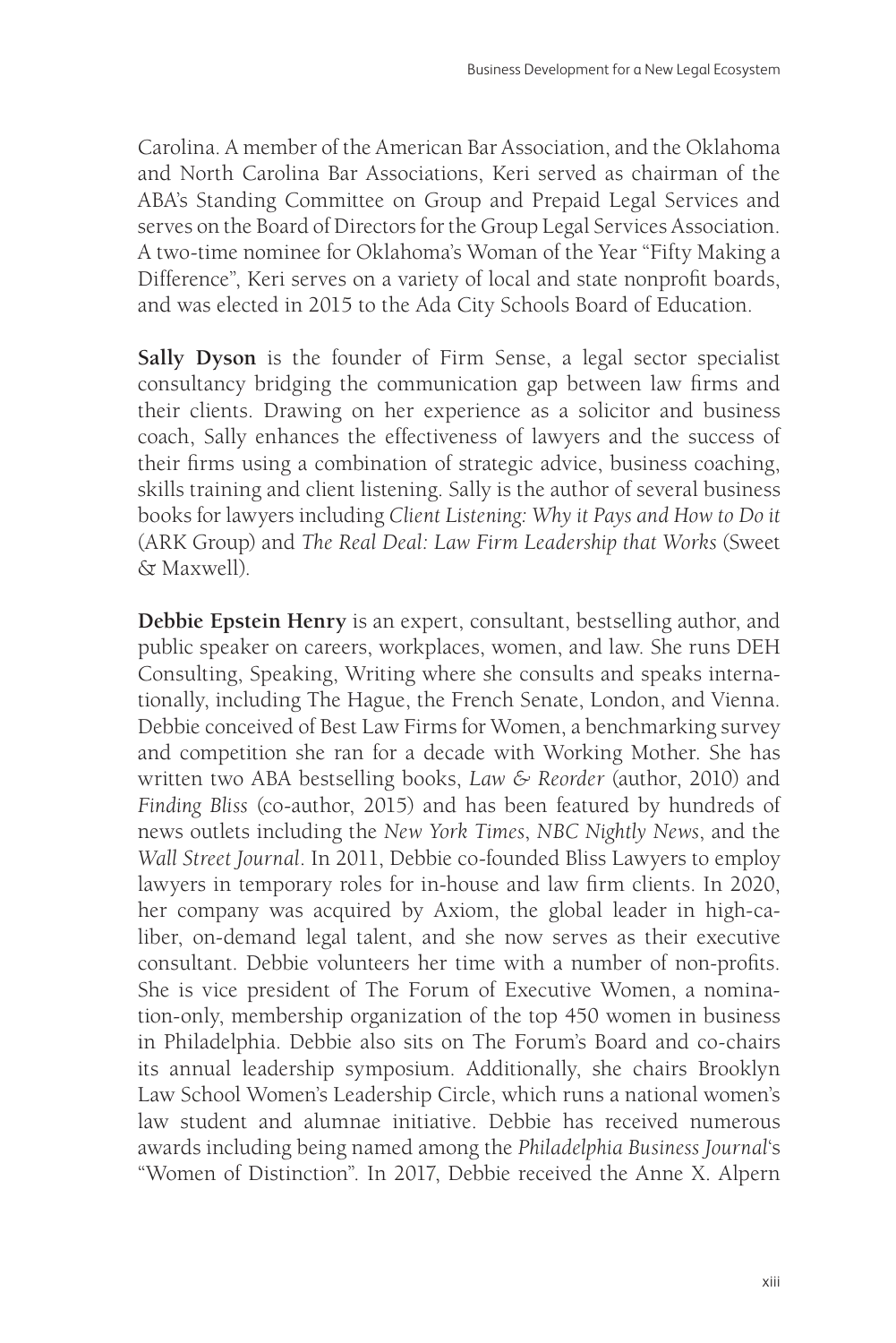Award, presented annually to a female lawyer who demonstrates excellence in the legal profession and who makes a significant professional impact on women in the law.

**David Freeman**, JD is a world-renowned authority on using high-impact techniques to grow new revenue. He is a multiple award-winning consultant and two-time bestselling ARK Group author who has trained and coached thousands of lawyers and leaders in 200 law firms, including nearly half of the AmLaw 200. He was inducted into the *National Law Journal* Hall of Fame for being voted the number one business development consultant and coach for three consecutive years, and has written four books on law firm business development and leadership. David practiced law in New York, he is a Trusted Advisor with the Professional Development Consortium, a Fellow in the College of Law Practice Management and CEO of the David Freeman Consulting Group. Widely recognized as an innovator, he is the founder of Law Firm CultureShift®, developer of technology that automates cross-selling coaching (Cross Serving®) and creator of Culture Xray® (an internal business development culture assessment).

**Wayne Hassay** began private practice in 1991 as a civil litigator and is now the managing partner of Maguire Schneider Hassay, LLP, in Columbus, Ohio. He serves on the Board of Directors of the American Bar Association affiliated Group Legal Services Association for the 2019-2021 term. His law firm serves as a provider firm for the legal service plan, LegalShield. As managing partner of MSH, his mission is to bring innovation and technology to the practice of law for the benefit of clients. The philosophy is to broaden access to justice by using technology in a way that helps clients afford the legal services they need. Wayne believes this will achieve the best possible result for his clients, while making their experience as stress-free as possible.

**Natasha Innocenti** has over 20 years of experience in placing successful law firm partners across most practice areas, including private equity, emerging company corporate, M&A, capital markets, intellectual property and all areas of high stakes litigation and enforcement. She has helped open 14 California offices for AmLaw 100 and 200 law firms. While her practice is not restricted to the Bay Area, her extensive experience in the region has enabled her to gain expertise in technology and life sciences related practices.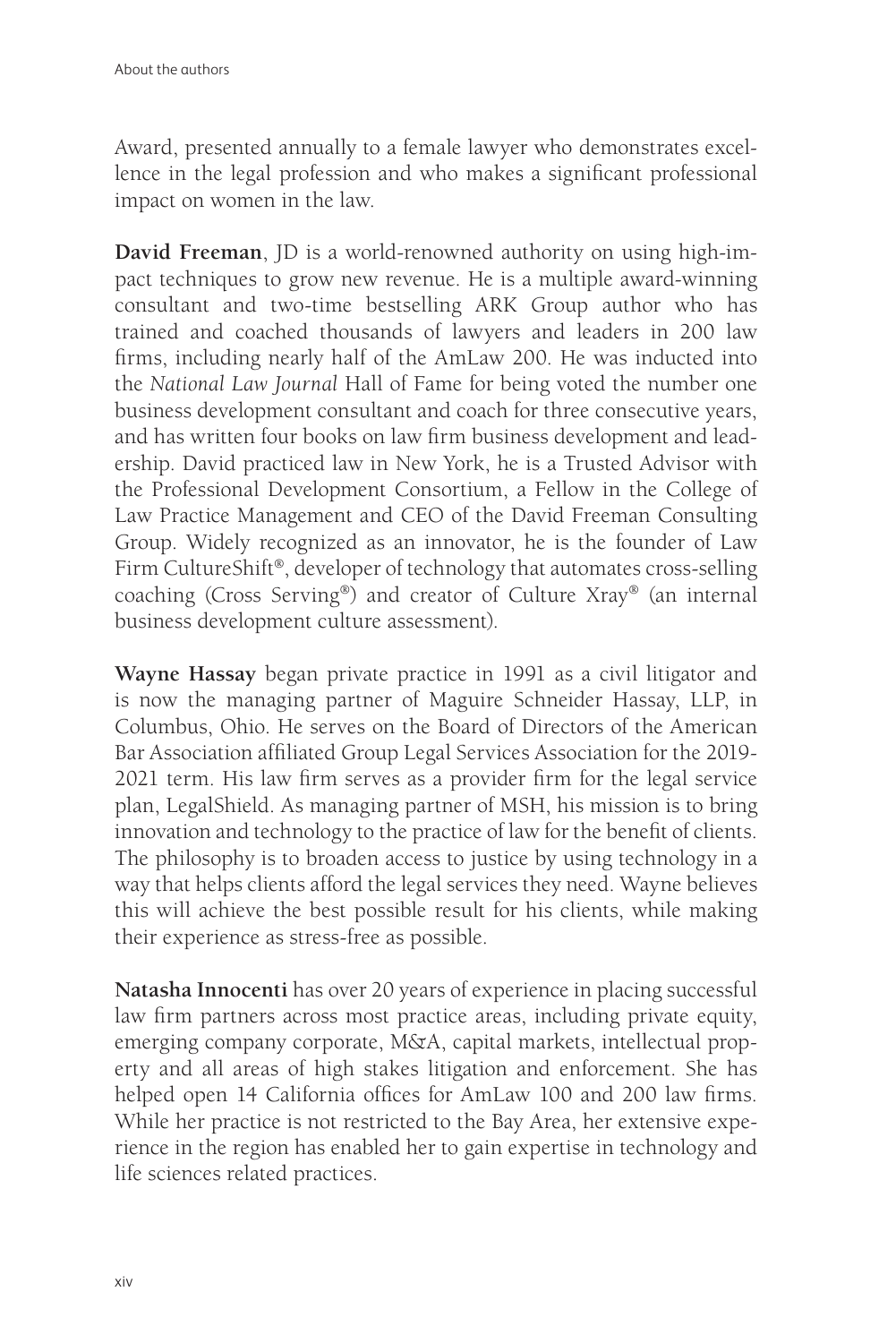Over the years, Natasha has developed a robust practice, representing lawyers moving from government service to private practice, including representing high level government attorneys out of the Department of Justice and the United States Attorney's office with expertise in antitrust, white collar crime, securities enforcement and privacy/cyber security.

About 45 percent of Natasha's practice is representing diverse partners. Because of her extensive work in the advancement and empowerment of women lawyers, Natasha understands the challenges women partners face and the competitive importance for firms to retain and recruit top women, partners of color, and LBGTQ partners. Natasha has written and spoken extensively about the gender gap in law firm partner compensation, the advancement of women attorneys, and related issues.

Prior to joining Macrae, Natasha founded Innocenti Partners, a premier legal recruiting boutique, and spent 13 years with the prestigious Major, Lindsey & Africa. Prior to this, Natasha was part of the Legal Search Practice in the Executive Search Division at TMP Worldwide. She began her career working with the Chair of the Legal Search Practice at Heidrick & Struggles, Inc.

Natasha earned her MA in Philosophy from the University of London. She earned her BA in English Literature and Philosophy from Mills College, with honors. She is a certified professional coach. Natasha keeps a busy speaking schedule and serves as a Board Member of The Law Foundation of Silicon Valley and as Advisory Board Member with Legal Momentum. Natasha was honored by Lawdragon as one of 100 Leading legal consultants and strategists in both 2019 and 2020.

**Nika Kabiri**, JD PhD, has spent 20+ years studying how people make decisions in a variety of contexts, including society, consumerism, business, and politics. A social scientist by training, Nika draws insights from multiple disciplines – psychology, behavioral economics, sociology, anthropology, and political science – to help people make better decisions and effectively influence the decisions of others. Nika has a PhD in Sociology from the University of Washington and a JD from the University of Texas. She teaches decision science at the University of Washington and is founder and owner of Kabiri Consulting LLC, where she uses decision science to help businesses grow.

**Rachel Khiara** is recognized as a leading lawyer advising law firms and new entrants into the legal services sector on all aspects of governance, management, regulation, structural and financial reform. Khiara Law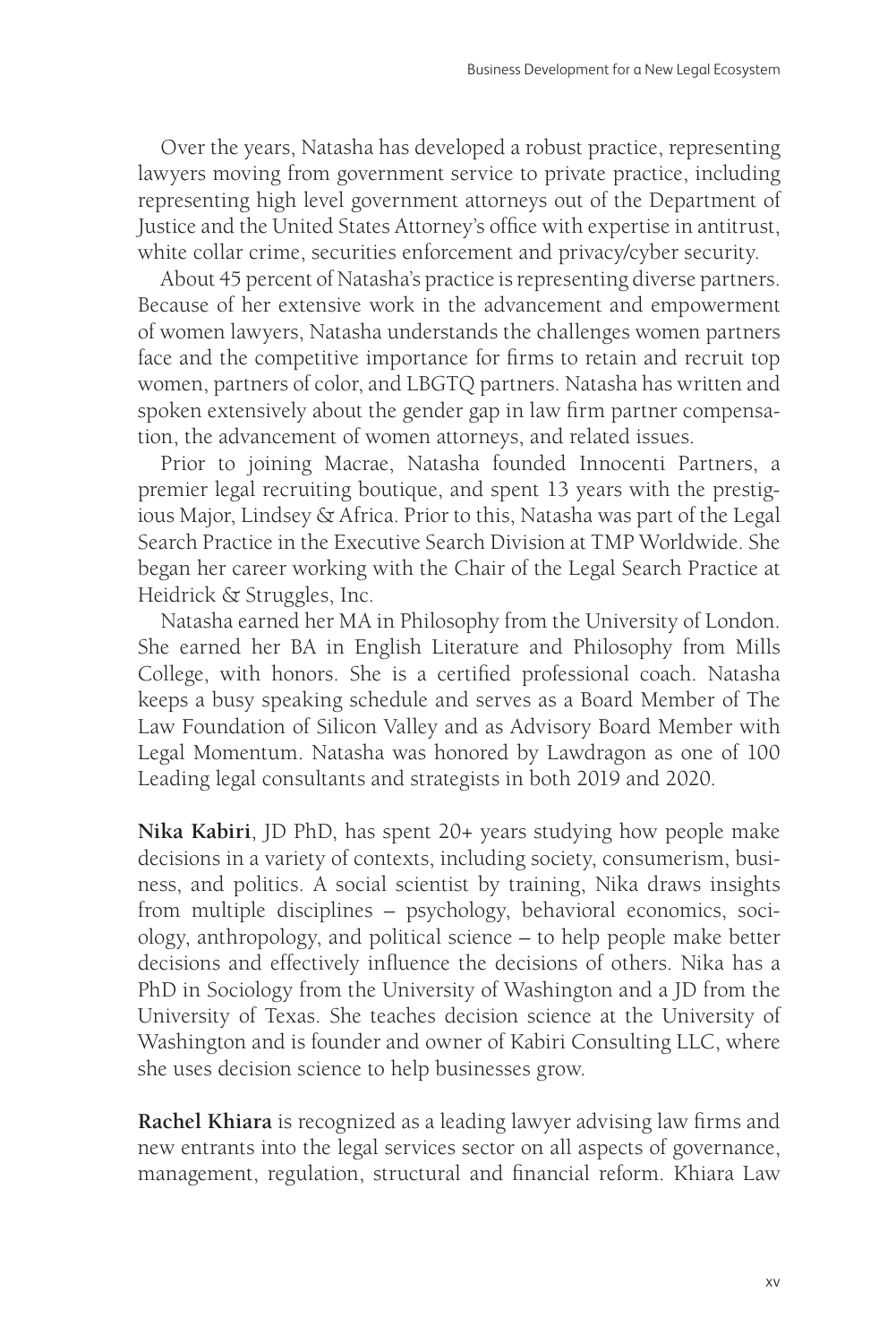provides assistance on ground-breaking deals in the legal services sector and is one of the most experienced advisors available to ABS applicants. The firm's excellence in Partnership and LLP law is recognized in both *Legal 500 UK Directory* and *Chambers & Partners Directory*.

In 2007, **Pam Loch** set up Loch Associates Group after spotting an opportunity to support businesses with expert employment law advice and HR support hand in hand. Today, the Group is made up of four businesses that work both independently and in conjunction with one another – Loch Employment Law, HR Advise Me, Loch Health and Loch Mediation. As managing director of Loch Associates Group, Pam oversees the strategy of the company when it comes to business development. She also sees it in practice on a day-to-day basis in her role as an employment law solicitor with Loch Employment Law. Beyond working with her clients, Pam frequently helps others to understand key changes in the workplace via media, professional associations, and industry bodies. As a regular guest on BBC programs and contributor to online newspapers, she gives expert opinions on all things relating to people in business. From her many years of experience, Pam also knows that business development strategy is critical and an ever-changing entity during the most certain of times. Pam is a strong believer in the power of networking, and the COVID-19 pandemic has seen an exponential rise in virtual networking taking place. Pam and her team of employment lawyers and HR consultants are all heavily involved in presenting webinars, as well as recognizing the benefits of participating in online networking events themselves.

**Michelle Murray** spent 14 years in institutional fixed income sales on a trading desk before changing paths to become a leader of law firm marketing, business development, and communications. Michelle works closely with law firms' executive leadership, management, and practice groups to develop and execute strategic business and client-focused initiatives that advance the firms' objectives. In her legal marketing roles, Michelle has directed all aspects of law firm branding and marketing strategy, alumni relations, communications and public relations, digital marketing and social media. She has developed and implemented strategic individual and practice-based business development plans, coaching lawyers on how to differentiate themselves with their clients, which tools to use, and how best to use them. Michelle was the 2019 Chair of the LMA's New York Local Steering Committee. She continues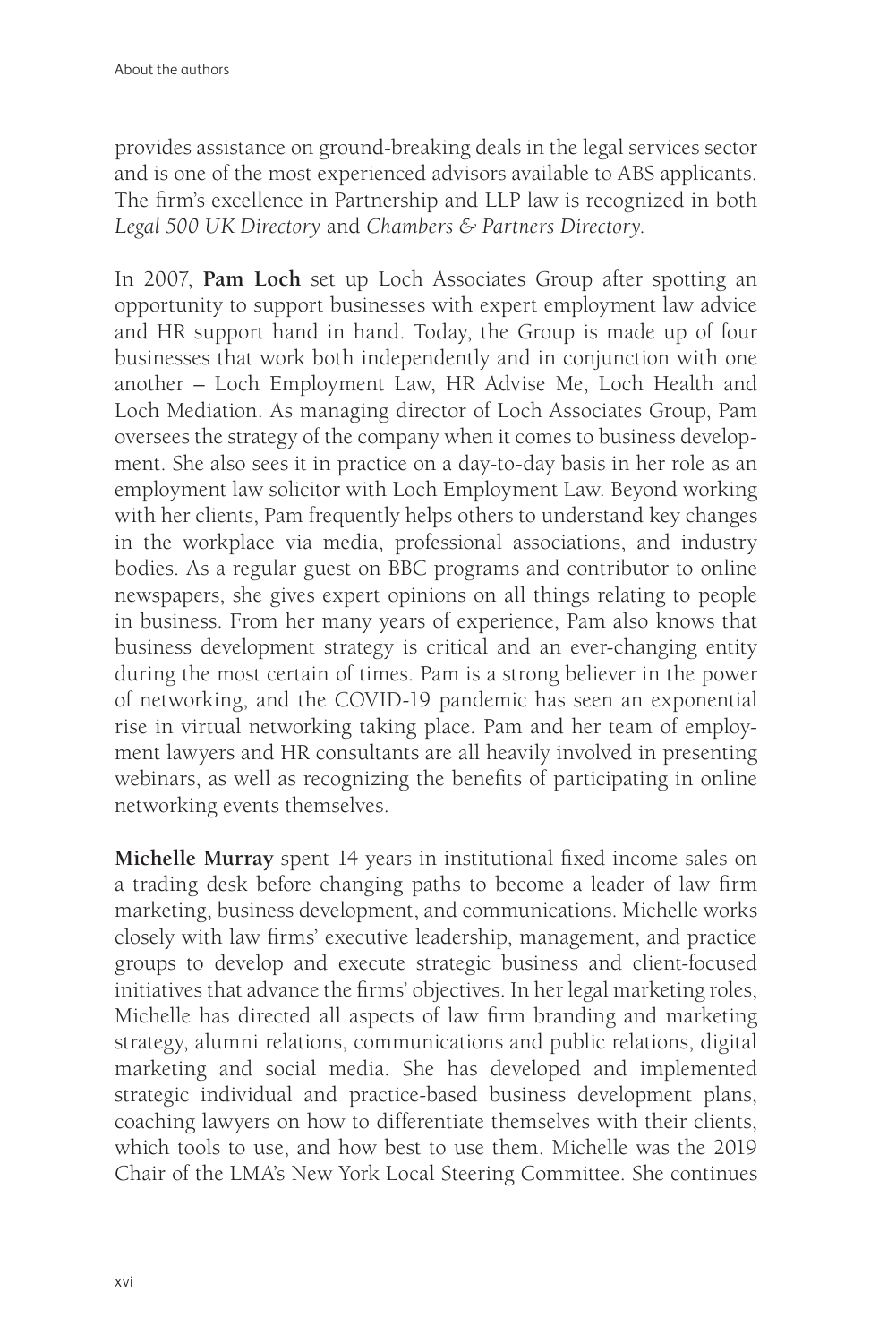to serve as a Member of the Local Steering Committee and Programming Committee. She is a certified White Belt in Legal Lean Sigma® and Project Management.

**Merry Neitlich** is the managing partner of EM Consulting, a leader in legal innovative solutions for law firms and legal departments. She is a member of the LMA Hall of Fame and was inducted into the College of Law Practice Management. With over 25 years of experience, Merry provides attorneys and legal operations professionals with tools to enhance the efficiency and predictability of legal services.

In a career that has spanned two decades, **Bob Robertson** has helped a diverse group of law firms organize, focus, and optimize their business development and marketing efforts. In roles that include serving as chief marketing officer at Greenberg Traurig, director of strategic business development at Cadwalader, and head of US marketing and business development at Freshfields, Bob successfully led initiatives aimed at generating new revenue, spearheaded programs focused on strengthening and expanding existing client relationships, advanced innovative approaches to winning high stakes proposals and bids, and developed supporting marketing and communications programs. At both Greenberg Traurig and Cadwalader, he restructured the existing business development and marketing function to enhance its impact, integration, and effectiveness, developing and recruiting high performance teams and laying a foundation of supporting systems, training and technology. Bob espouses a clear, client centric approach, and specializes in client focus/key account programs of various types; each tailored to the culture of the firms he works with. He was an early adopter of strategies that position service delivery as a competitive edge, and has successfully integrated matter management, alternative staffing, pricing and resource sharing into the business development "tool-kit". A graduate of the University of Chicago, Bob is a past-president of the Metropolitan New York Chapter of the Legal Marketing Association (LMA).

**Julie Savarino** is a leading expert in business and client development, and client experience, value, and service. During her 30-year career she has helped many law firms, lawyers, and other professional services firms and providers to develop significant new business and measurably enhance client satisfaction and value. Julie is a top-100 thought leader on LinkedIn, holds a JD and MBA, and devotes pro bono time to